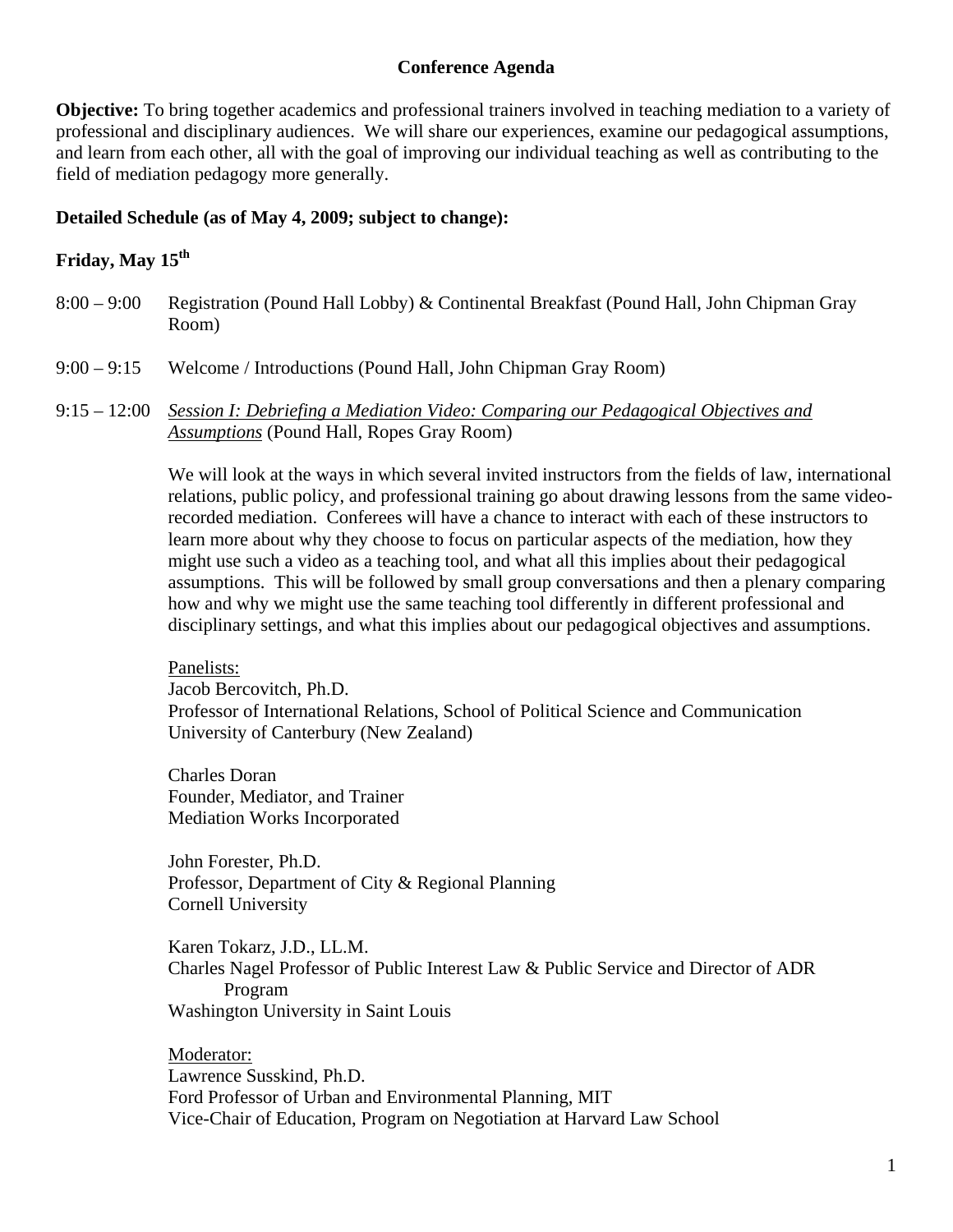12:00 – 1:00 Lunch break (Pound Hall, John Chipman Gray Room)

## 1:00 – 2:30 *Session II: Helping Our Students Develop a Mediating Frame of Mind: Panel and small group discussion* (Pound Hall, Ropes Gray Room)

We will examine one of the most unique and challenging aspects of mediation teaching: how to help students develop a "mediating frame of mind." For example, what shifts in thinking, assumptions, mindsets, or even worldviews do we assume students need to make in order to be able to mediate or think about mediation effectively? How might we go about helping students cultivate a "mediating frame of mind" (or can / should we)?

Panelists: David Hoffman, J.D. John H. Watson, Jr. Lecturer on Law, Harvard Law School Co-founder, mediator, arbitrator, and attorney, Boston Law Collaborative LLC

Mario Patera, Ph.D.

Head of the Department for Intercultural Competence at the Faculty for Interdisciplinary Research Continuing Education Alpen-Adria University of Klagenfurt (Austria)

Leonard Riskin, J.D., LL.M. Chesterfield Smith Professor of Law

University of Florida Levin College of Law

 Moderator: Ran Kuttner, Ph.D. Assistant Professor Werner Institute for Negotiation & Dispute Resolution, Creighton University

2:30 – 2:45 Break (Pound Hall, John Chipman Gray Room)

## 2:45 – 4:30 *Evaluating Our Students' Performance: Panel and small group discussion* (Pound Hall, Ropes Gray Room)

How do we evaluate our students' performance in a mediation course, workshop, or program? Several panelists will share how (and why) they would evaluate actual student written or oral responses to a short scenario imagining a difficult mediation situation, with the goal of identifying and examining assumptions about what mediation instructors can and should evaluate, as well as the purposes evaluation can serve. Conferees will continue the conversation in self-selected small groups.

Panelists: Lela Love, J.D., M.Ed. Professor of Law and Director, Kukin Program for Conflict Resolution Cardozo School of Law, Yeshiva University

Janet Martinez, J.D., M.P.A., Ph.D. Professor and Director, Gould Negotiation & Mediation Program Stanford Law School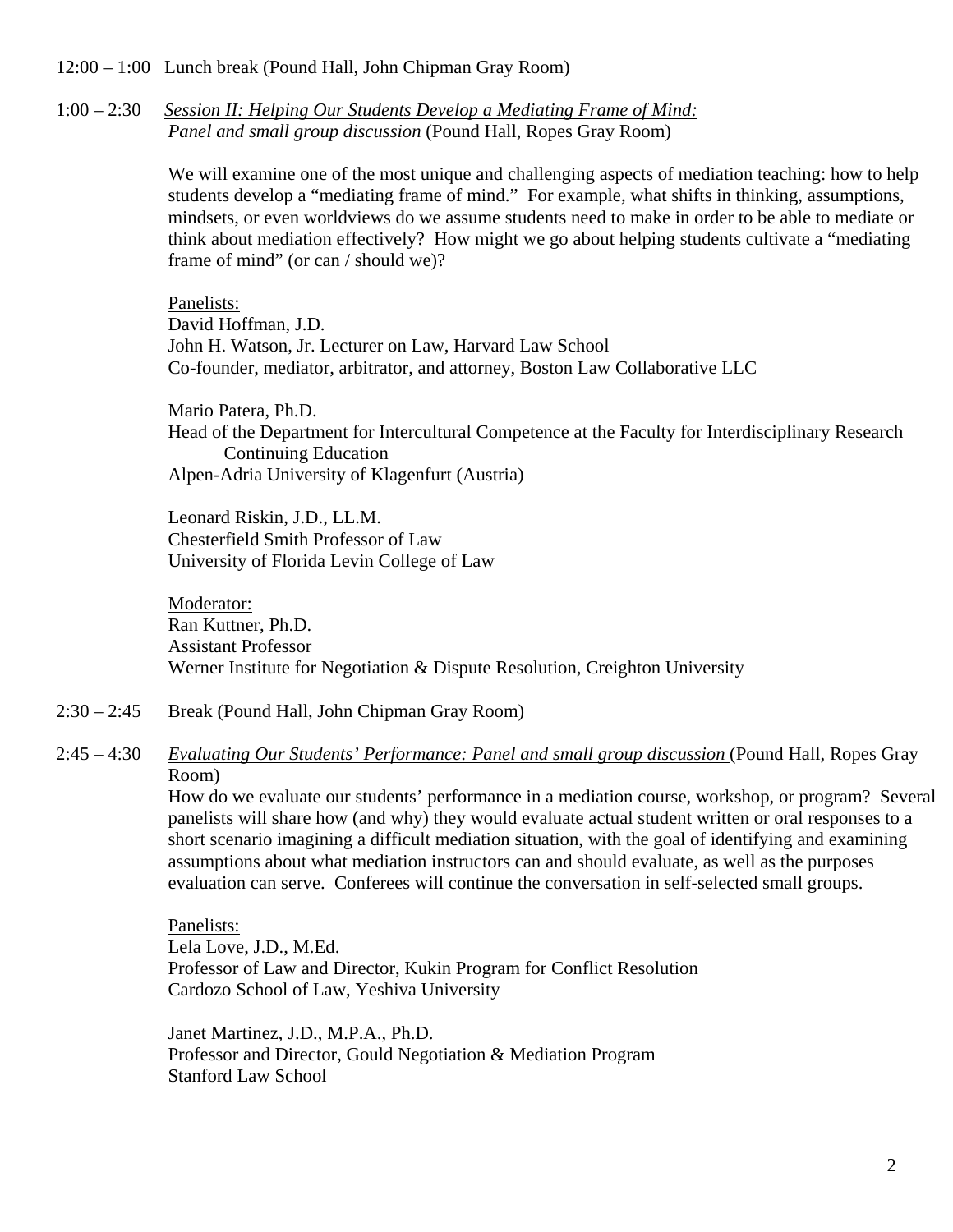Susan Podziba, M.C.P. Principal and Public Policy Mediator Podziba & Associates

Moderator: James Coben Director and Professor of Law Dispute Resolution Institute Hamline University School of Law

## 4:30 – 5:30 *Learning Theory: How Can it Help Us? Panel and plenary discussion* (Pound Hall, Ropes Gray Room)

What can mediation instructors learn from the field of education? In this interactive session, experts on learning theory will share some general insights about teaching, learning, and curriculum design, and conferees will discuss how these insights might apply to particular mediation teaching challenges.

Panelists: Eleanor Duckworth, Ph.D. Professor of Education Harvard Graduate School of Education

Martha Stone Wiske, Ed.D. Lecturer on Education and Co-Principal Investigator, WIDE (Wide-Scale Interactive Development for Educators) World Harvard Graduate School of Education

#### Moderator:

 Melissa Manwaring, J.D., M.Ed. Co-Founder and Associate Director, Negotiation Pedagogy @ Program on Negotiation at Harvard Law School Adjunct Professor, F.W. Olin School of Management, Babson College

6:00 Dinners in Cambridge restaurants (optional)

## **Saturday, May 16th**

- 8:00 9:00 Continental Breakfast (Pound Hall, John Chipman Gray Room)
- 9:00 9:30 *Reflections on Day One* (Pound Hall, Ropes Gray Room)

Plenary discussion

9:30 – 12:00 *Observing and Teaching from the Results of a Live Simulation: Demonstration, Panel, and Small Group Discussion* (Pound Hall, Ropes Gray Room)

> Many people teaching mediation around the world use role simulations, and this session will focus on techniques and strategies educators and trainers have developed to teach in this way. A group of students, working with a skilled mediator, will spend about 40 minutes engaged in a simulation regarding a values-based dispute. We will stop the action (and ask role players to step off stage) after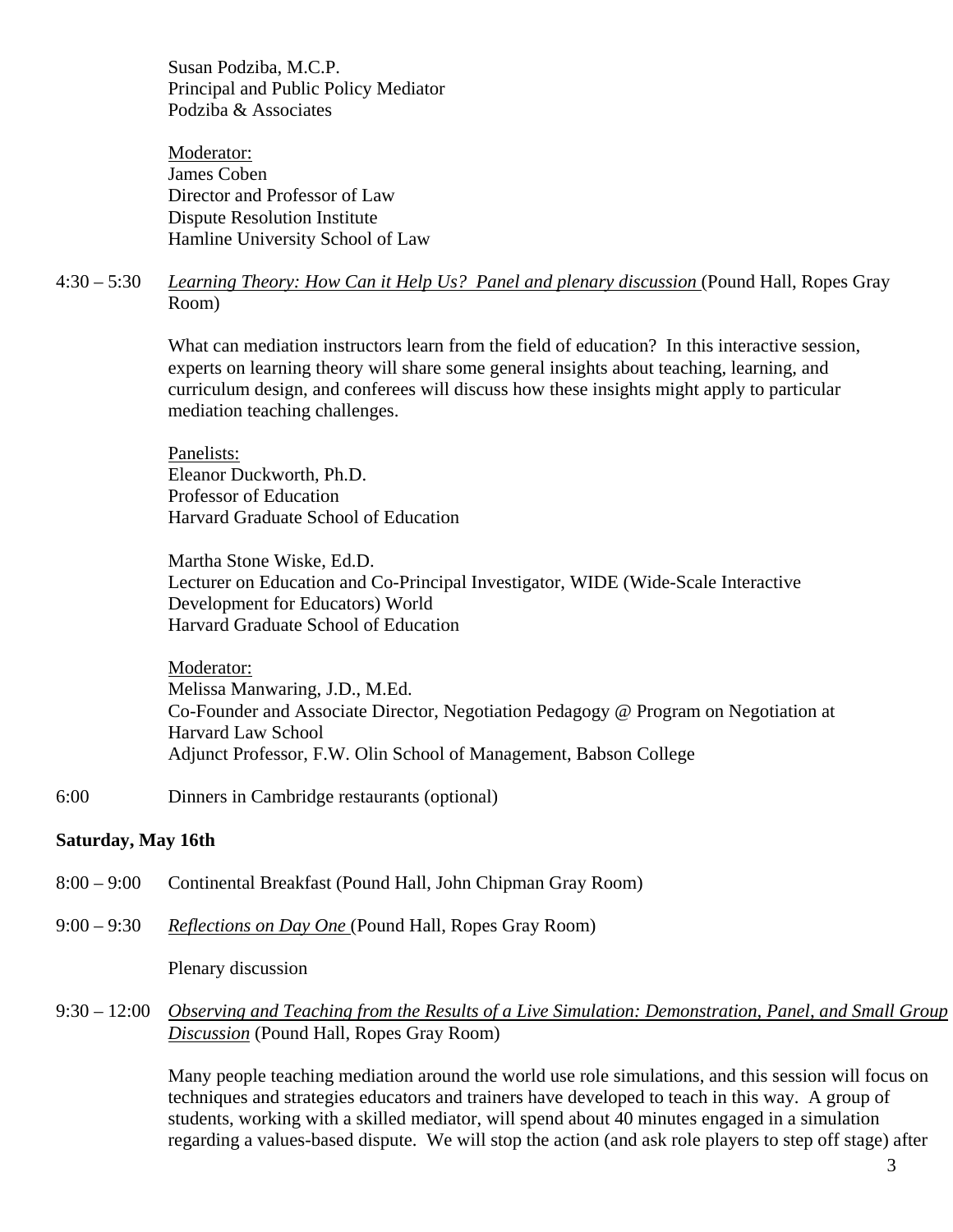each of several segments of the exercise (i.e. openings by the parties and the mediators; the initial dispute resolution effort; the final effort to reach agreement). Using small group and plenary conversations, we will focus dialogue on what can and can't be learned from role play simulations as taught in different ways, and why.

Panelists: Amy Cohen, J.D. Assistant Professor of Law Moritz College of Law, Ohio State University

Deborah Kolb, Ph.D. Deloitte Ellen Gabriel Professor for Women and Leadership Simmons College School of Management

David Matz, J.D. Founder and Director, Graduate Programs in Dispute Resolution University of Massachusetts Boston

Moderator: Lawrence Susskind, Ph.D.

- 12:00 1:00 Lunch (Pound Hall, John Chipman Gray Room)
- 1:00 2:00 *Mainstreaming Mediation Pedagogy: Panel and plenary discussion* (Pound Hall, Ropes Gray Room)

 This session begins with the premise that what we know about and teach about mediation should not be confined to skill-building classes for students who want to become professional mediators. How can and should elements of what we teach about mediation be incorporated into mainstream courses in law, international relations, management, social work, urban planning, public policy, and other fields? Do we believe that the theory and practice of mediation (and dispute resolution more generally) can and should be incorporated into many educational streams, and if so, how?

# Panelists:

Sanda Kaufman, Ph.D. Professor and Director, Master of Environmental Studies Program Department of Urban Studies, Cleveland State University (Ohio)

Andrea Kupfer Schneider, J.D. Professor of Law Marquette University Law School

James K. Sebenius, Ph.D. Gordon Donaldson Professor of Business Administration Harvard Business School

 Moderator: Adil Najam, Ph.D. Director of the Frederick S. Pardee Center for the Study of the Longer-Range Future and Professor of International Relations and Geography and the Environment Boston University